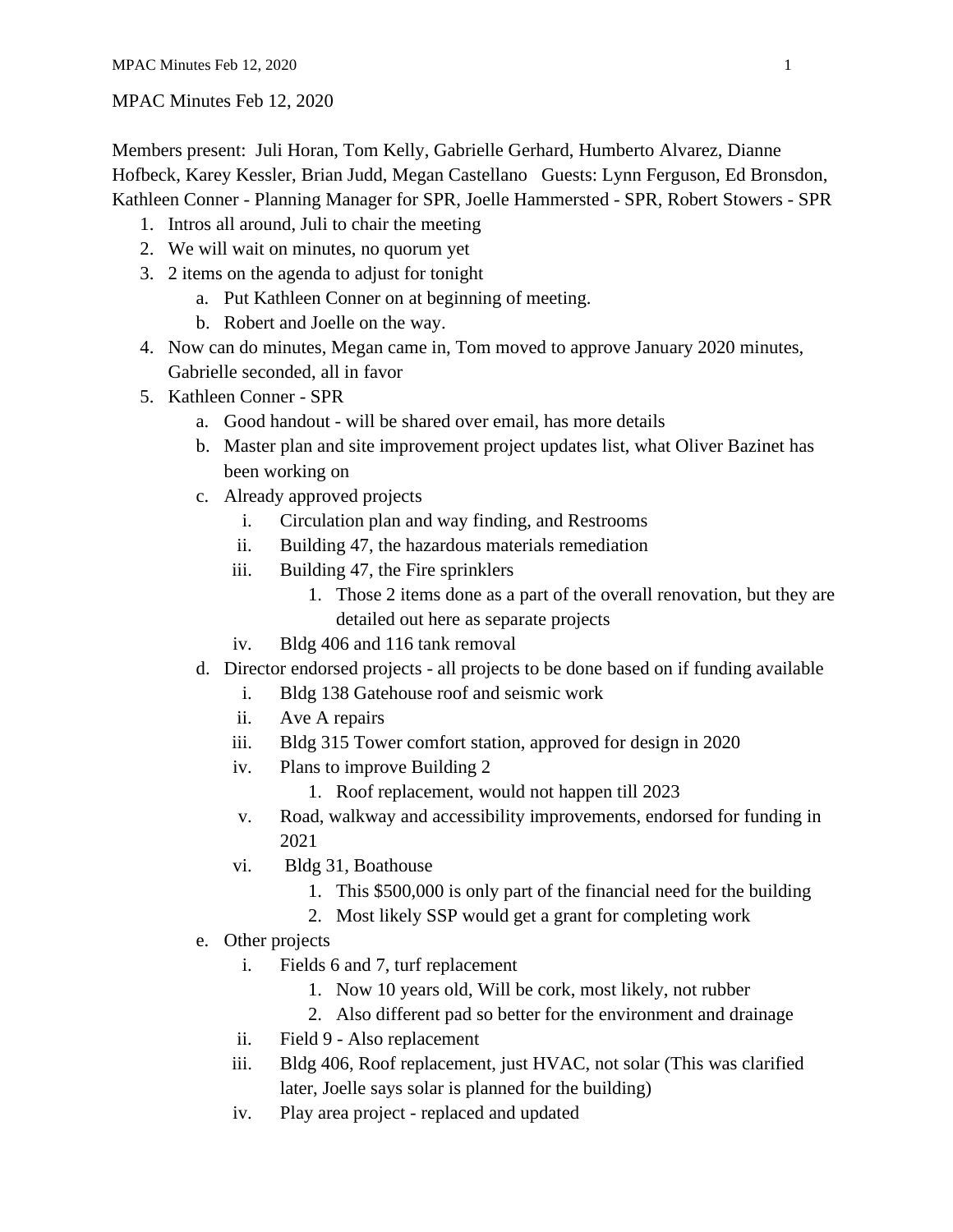- 6. Brian follows up to highlight what connects to MPACs priorities that MPAC tracks
	- a. Community center
	- b. Avenue A and the repairs of that road way
	- c. Building 2
	- d. Also road, walkway and accessibility priorities.
- 7. Back to Kathleen
	- a. She has been working on strategic planning, discussion around parks district
	- b. \$3.5 M, dedicated to multiple priorities, pea patches, off leash and other projects and programs, there will be some public meetings coming up in March on that
	- c. Brian emailed the dates out already to MPAC
		- i. Delridge CC 4501 Delridge Way SW March 2, 2020, 6pm To 8pm
		- ii. Lake City CC -- 12531 28th Ave NE March 5, 2020, 6pm To 8pm
		- iii. Van Asselt CC 2820 S. Myrtle St. March 7, 2020, 10am To 12pm
		- iv. Also other ways to give feedback, including through social media
			- 1. www.seattle.gov/seattle-park-district/park-district-planning
	- d. Questions/comments:
		- i. Will there be survey on future spending? Not sure
		- ii. When does the strategic plan become public? Hopefully in about 2 weeks
		- iii. Gas station on the list as possible visitors center?
			- 1. There will be a presentation on March 3 to Council, as a part of the tennis center agreement, encourage people to attend
- 8. Public Comment
	- a. Ed Bronsdon Rotary Event on April 18, in the park.
		- i. Outdoors for All will benefit, and food trucks will be electric
		- ii. Their updates, moving forward on Building 18 with SPR
		- iii. Handout details all the partnerships they have in the park
		- iv. 439% inc in riders in the park, people w disabilities
		- v. Area have also become a "destination" location for some people to come and get the equipment OfA has here and then its used in area locations
- 9. Joelle Hammerstad SPR, sharing PPT over email
	- a. Questions on carbon emissions and transportation and the park.
	- b. She is really passionate about helping SPR reduce use of fossil fuels
	- c. Most of the carbon in Seattle from transportation
	- d. Some is from oil heat, most is gas heaters and boilers, and gas stoves.
	- e. City gets power from SCL, which is mostly carbon neutral
	- f. Transportation piece is everywhere, how can city and parks tackle emissions, several different aspects
		- i. No idling policy, tracking vehicles
		- ii. Reducing fleet 10%, helps finance electric chargers they have to install for the electric vehicles
		- iii. Converting to electric sedans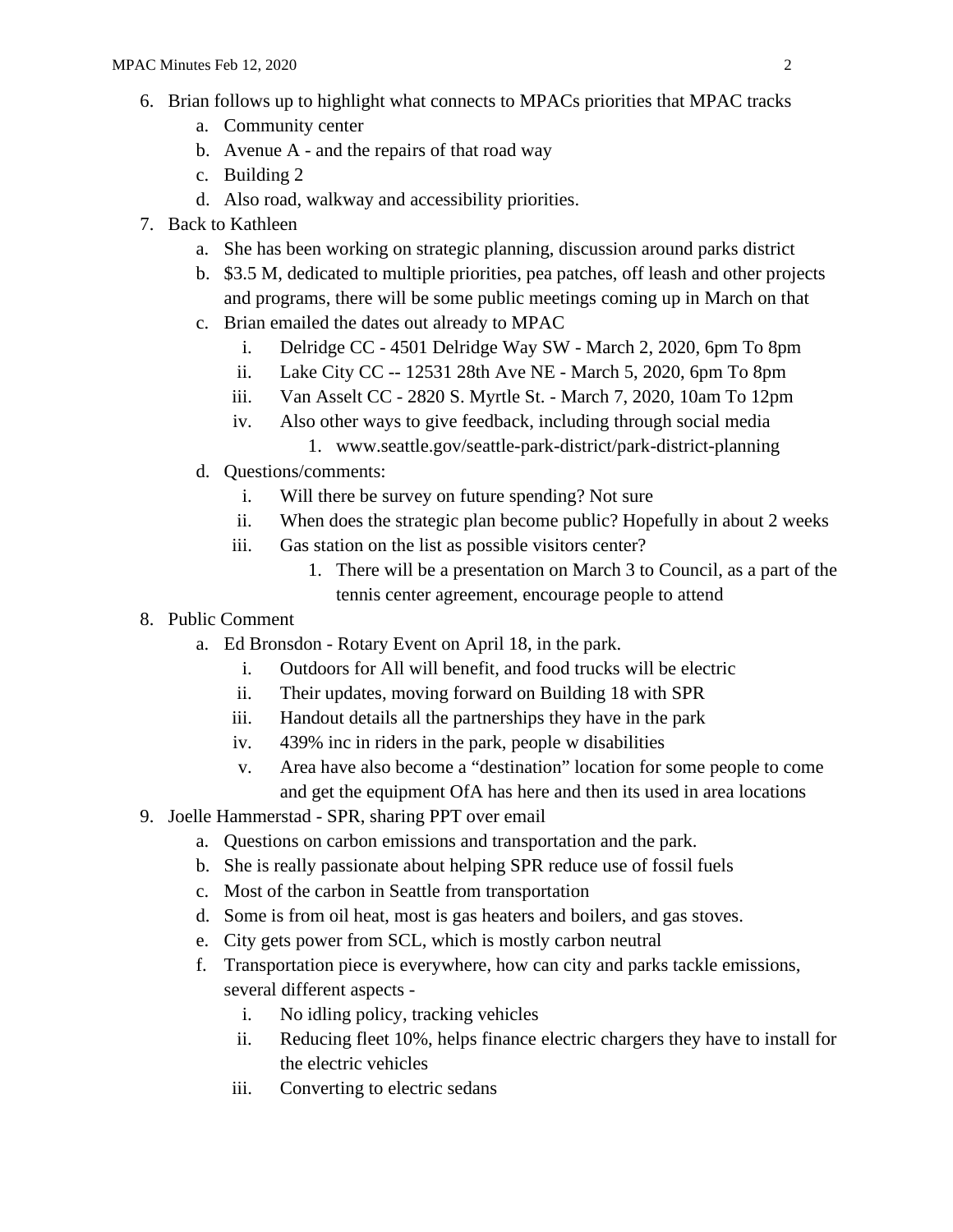- iv. Renewable diesel use, not traditional diesel. City looks at the carbon used to create a product, so this renewable diesel has a lower carbon footprint.
	- v. Green fleet action plan
		- 1. Added 150 chargers, adding another 180 to support the fleet
- vi. Transportation electrification strategic investment plan being developed
	- 1. Got okay from state to charge rate payers to invest in electric infrastructure
	- 2. Want to change over all the golf carts to electric, asking SCL to help them with that
- vii. Question: Is SCL ready for all the electrification coming
	- 1. Yes, they are working to start to fund the infrastructure needed, and are planning for it
- viii. SPR looking for partnerships for electrification funding
- ix. City departments are required to track all energy consumption in all buildings and report back
- x. Swimming pools are their biggest energy users, and gyms
- g. Mayor making big announcements on Earth day, on SPR and parks funding and infrastructure.
- h. Tom shared some of Jan's questions.
	- i. Food trucks
	- ii. Electric tools in landscaping, not as powerful, but improving
	- iii. Joelle says Denny park will install a "Elec Pedestal" for trucks to plug into
- 10. Robert Stowers updates
	- a. Magnuson Park governance study update
		- i. He is creating a summary of what Jesús Aguirre would like to do
	- b. Suprt. would like to look at several things, services, infrastructure, residents, maybe a survey and other items, to find out what needs do businesses and residents think they need here, with the possibility of expanding the scope of the governance around the park, then determine what governance model best fits what needs are here. Brian will do an RFP, will get a consultant. MPAC will be informed on this, maybe will be asked to be interviewed, not sure what other role we will play.
	- c. Not just a study, in their request for the Parks district asked for multiyear funding for implementation, and they will keep us apprised and informed as they go forward
- 11. Robert shared info on Parks district meetings
	- a. Repeat what Kathleen said, dates and times as above, want MPAC members to have input into that
	- b. Discussed the planning for the renovations and expansion for Aquarium, as it grows, have to consider the best kinds of governance and advisory council
- 12. Brian to postpone his section of the Agenda and do the rest in the March meeting, to allow us time to discuss our priorities as a group